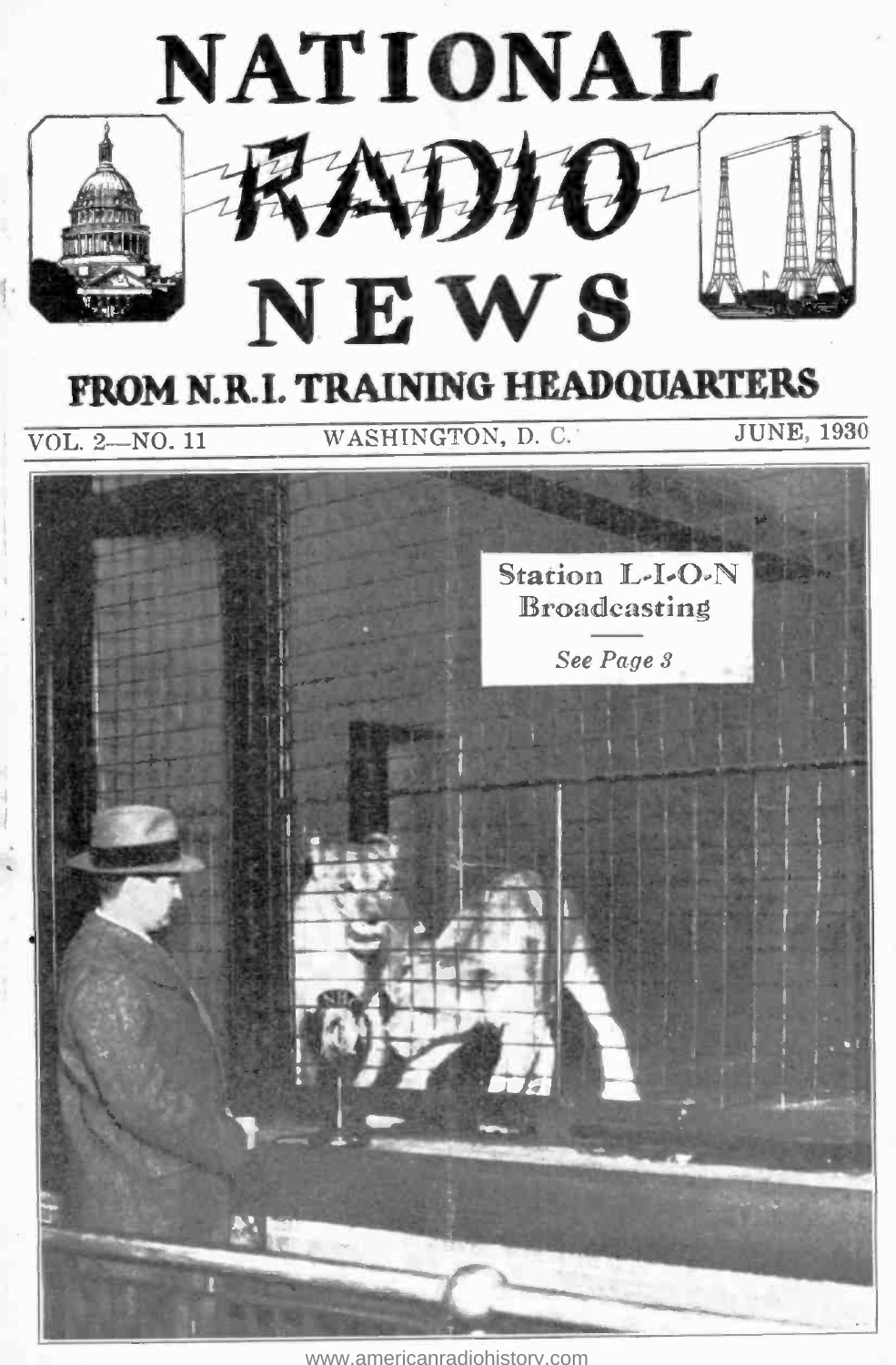

E. SMITH

OLD MAN "SUMMER SLUMP" is on was lucky to get a \$30 a week job on a<br>his death bed. Nine years ago he was team out in the "sticks."<br>hale and hearty; last year his strength began to fail. Today he is on his last of his succe legs—not expected to live through the<br>month. Modern receiver construction Modern receiver construction improved summer reception, dealing him a severe body blow. All-Star summer programs are the last straw. He is out for good. In his place is "Year Round<br>Business" offering good profits regardless of season. The country is Radio- selve minded and set owners demand as much jobs. from receivers in July as in January. Radio -Tricians who go after the work will find a busy summer ahead.

#### \* \*

fans felt he was lucky to get so much for playing baseball a few hours each day.

they don't see him away from the ball Radio fields which offer un<br>grounds—or after the season is over. tunities for extra earnings. grounds or after the season is over. Their search extra earnings.<br>They don't know that he trains from More Public Address installations are early morning until night, day in and day out, in season and out. Stiff work-<br>outs in the gymnasium, long jogs on day out, in season and out. Stiff work-<br>outs in the gymnasium, long jogs on apartments are good prospects for these<br>dusty roads, endless training. Pleasures jobs. Campers, picnickers and motorists the ordinary fellow enjoys are not for sweets.

Ruth worked hard for his \$80,000 con-<br>tract. Last Fall and Winter while the rec "Bill Joneses" of the semi-pros were own "Bill Joneses" of the semi-pros were owner planning a long motor trip is a<br>loafing, the Babe was sweating in a good prospect. Owners of Summer<br>gymnasium. In the Spring while the camps or cottages spend thousands of "Joneses" were waiting for the Bush Leagues to open, Ruth was out on the diamond, plugging away at batting prac-<br>tice. Year-round training kept Ruth's real demand for battery sets.<br>body in perfect shape. When the 1930 Here are four fields cran body in perfect shape. When the 1930 season opened he was ready for baseball's biggest job. A Winter's loafing R.I.

was lucky to get a \$30 a week job on a

Ruth's constant training is the secret of his success; Bill Jones' after-season Leaguer. The same holds true in Radio. The men who stick to their lessons during the warm months when others are loafing, are the men who will be the "Babe Ruths" in this industry. "Bill Joneses" who lay their lessons aside to gather dust are condemning themselves to the Bush Leagues of Low-Pay

WHEN the newspapers carried the Radio. As "Big Leaguers," nothing in-<br>news that Babe Ruth had signed with terferes from the time an N.R. I, man<br>the Yankees for \$80,000 a year, many enrolls until he is through the course I am glad that N. R. I. men stay in the big league class. The sincere, enthusiastic manner in which you tackle your lessons, regardless of season, clearly Radio. As "Big Leaguers," nothing inenrolls until he is through the course and in a good Radio job.

#### \* \* \* \*

They see Ruth on the diamond but <sup>"</sup> turning their eyes toward four big THIS Summer many Radio-Tricians are Radio fields which offer unusual oppor-

Ruth. No late hours, no tobacco, few This is a live field offering good oppor-<br>sweets. The advent of automobile radio in demand than ever before. Parks, apartments are good prospects for these jobs. Campers, picnickers and motorists need portable receivers for vacation use. is keeping trained men busy installing receivers in cars. Every automobile owner planning a long motor trip is a good prospect. Owners of Summer camps or cottages spend thousands of dollars every year for additional receivers and accessories. The majority of these places are not wired creating a

> Here are four fields crammed with money-making opportunities. Every N. R. I. man should land his share, or more, of this extra volume of Summer work.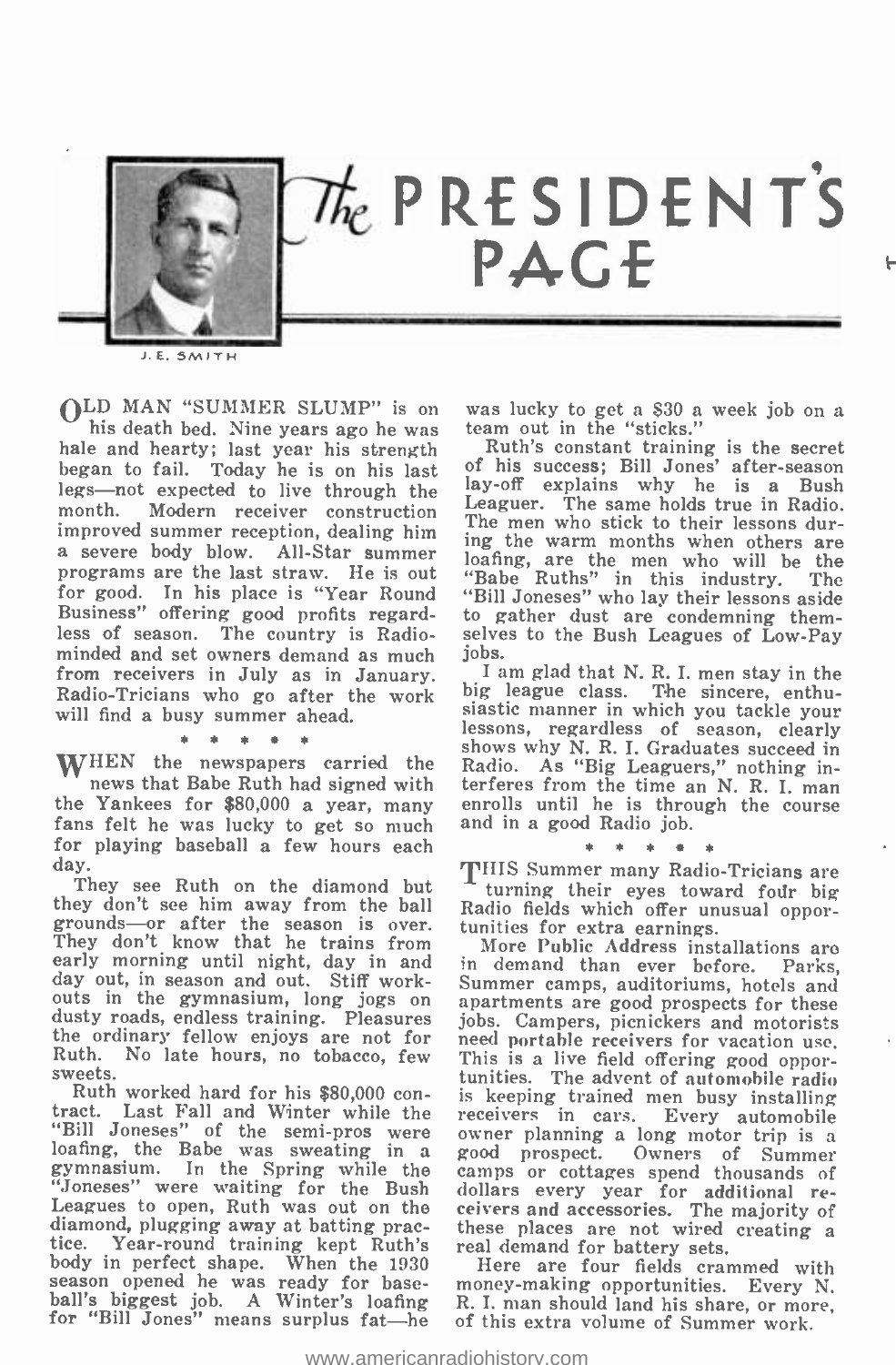## PROGRAM INTEREST BUILDS DEMAND FOR NEW SETS

On the cover of this issue an announcer is shown picking up a novel program from the Bronx Zoo, tremes broadcasting companies go in digging up an endless variety of interesting and entertaining as well as educational programs for their 50,000,000 listeners.

Do Radio -Tricians realize how important well planned, interesting programs are to the Radio in-<br>dustry? Are you making the most of these pos-Are you making the most of these possibilities in tying up "program interest" with your Radio sales and service?

A major part of the Radio industry is dependent upon good Radio programs. A receiving set isn't<br>worth much unless there is something good coming over the air. When your customer buys a set he does so on the faith of bringing in good and entertaining matter with it.

In the past 10 years the art of broadcasting and program building has rapidly advanced along with the technical side of the Radio industry. An army of artists, announcers and program directors create the wealth of broadcast material always on tap for the set owner-awaiting to be released at the twist of the dial. The President of the United States speaks, the landing of the Graf Zeppelin is described, sports are broadcast, orchestras jazzticulate-the world's best show is on the air every night. The public favor has been captured by all this-in fact, its interest and desire to "listen in" has caused it to expend hundreds of millions of dollars for over 14,000,000 Radio sets and millions more in keeping them serviced and repaired.

If you have not already done so it will pay you to familiarize yourself with some of the favorites of the air-some of the outstanding regular programs. Such knowledge will prove helpful in giving demonstrations and closing sales. Good demonstrators invariably make it a point to know the types of programs on at a certain time of the day and evening and tune in the best for their prospective buyers.

So-make the most out of the programs on the air. Have some idea of what your customer wants to hear and what you can tune in at that particular time, and then, you will be presenting your receiver under the most favorable circumstances.

Bigger and better programs are ahead. Popular interest in Radio is growing by leaps and bounds. Over half of the people of the United States are still without Radios. That explains why around four and one -half million sets will be sold this year! Now is the time to start lining up your sales and service prospects!



Top to bottom-Dorothy Harrington of the "Forty Fathom Trawlers." the "Senator & Major" of La Palina fame. Chic Sale as proprietor of Liberty Bell Gas Station. Dora Roesher from "Around the Samovar" and Ted Husing broadcasting the famous Kentucky Derby. Headliners of the air like these and Will Rogers and "Amos and Andy" create big interest in broadcasting which in turn builds a demand for new Radio receiving equipment.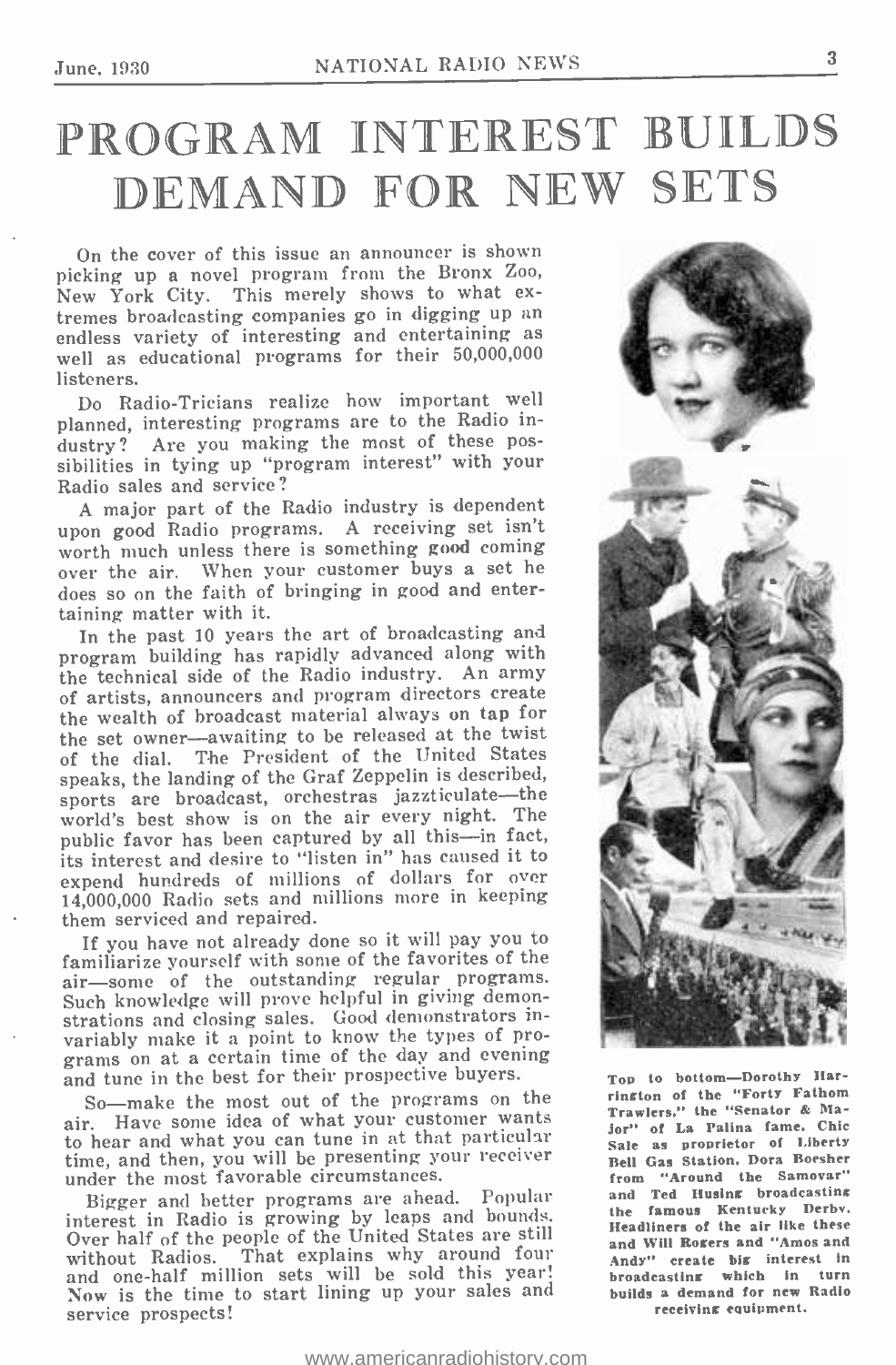# By-PRODUCTS of



Radio's amazing growth has created a number of new fields-by-products-which require men with specialized Radio training. It's these broad new fields of opportunity that quarantee that the technically trained man will always be in demand!  $\textit{Fortunately}$  is the Radio man--no ruts or blind alley jobs to stare him in the face! $-J.E.S.$ 

Radio -Eye Counter

COLUMBUS sought a new route to India and found a new world. Alchemists<br>failed to find a way to convert base metals into gold but gave birth to chemistry, more precious by far than the world's whole supply of the yellow metal. Astronomy grew out of astrology.

Combustion engineers in the course of experiments, found to their surprise that

coal contains gases and solids of greater sion is another<br>value than the fuel product itself, and form of sight<br>today the revised family tree of coal has transmission today the revised family tree of coal has not less than five hundred off -shoots, including perfume and soda water, tobacco dio-photo. The seasoning and billiard balls, fertilizer own and motor fuel.

Thus the story runs through the entire eeiving<br>story of scientific development. Thus, eeives history of scientific development. Thus, also, the story runs through the various

acts of the gripping radio drama. When Dr. Frank Conrad began tinkering with "wireless," it was with the sole hope that he might find a way to send can sketch a Worth creation, hand it to sound over a distance without wires. He and other engineers worked long and ter and immediately her store in Chicago hard, and they reached their goal. But begins receiving an exact photograph of hard, and they reached their goal. But begins receiving an exact photograph of their achievements did not stop with her drawing. Again, a London banker success in radio broadcasting, for every discovery leads to a further discovery.<br>Other scientists investigated. The re-Other scientists investigated. The re- negotiable duplicate reaches the hands of sult is, that while the broadcasting art a New York broker in a few minutes. has been and continues to be the major outcome of investigative effort in the nev radio field, there has issued, in addition, pose is a recent development. Probably a great host of valuable "by-products of the best machine for performing this radio," some of which give promise of feat is the one developed by Dr. Vladione day transcending in importance the mir Zworykin. A nicture, drawing or mother-invention.

Scores of these by-products have at-<br>tained mature development and are now in actual use. Others are incubating in the air any distance within the broadcast research laboratories, awaiting further range, be picked up and reproduced by development, with their eventual prac-<br>pletely in four minutes' time. ticality not for a moment doubted. Still



Radio Traffic Control System

sion is another form of sight known as raowner of a radio -photo receiving set refacsimile prints of the subject matter

others exist only as vague ideas in the minds of their sponsors, but it may be that these ideas are the forerunners of some of the great- est inventions of all time. A thrilling by- product or

outgrowth of radio is television. Steady progress is being made.

Closely allied to televi-



Radio in the Movies

that is being sent. A style scout in Paris the operator of a radio -photo transmitter and immediately her store in Chicago can write a check for 20,000 pounds, place it in a facsimile transmitter, and a

Facsimile transmission by wire is not new, but the use of radio for this purpose is a recent development. Probably mir Zworykin. A picture, drawing or piece of written or printed matter four inches by five inches in size can be placed on a transmitter, be sent through the air any distance within the broadcast range, be picked up and reproduced com-

Another well-known development that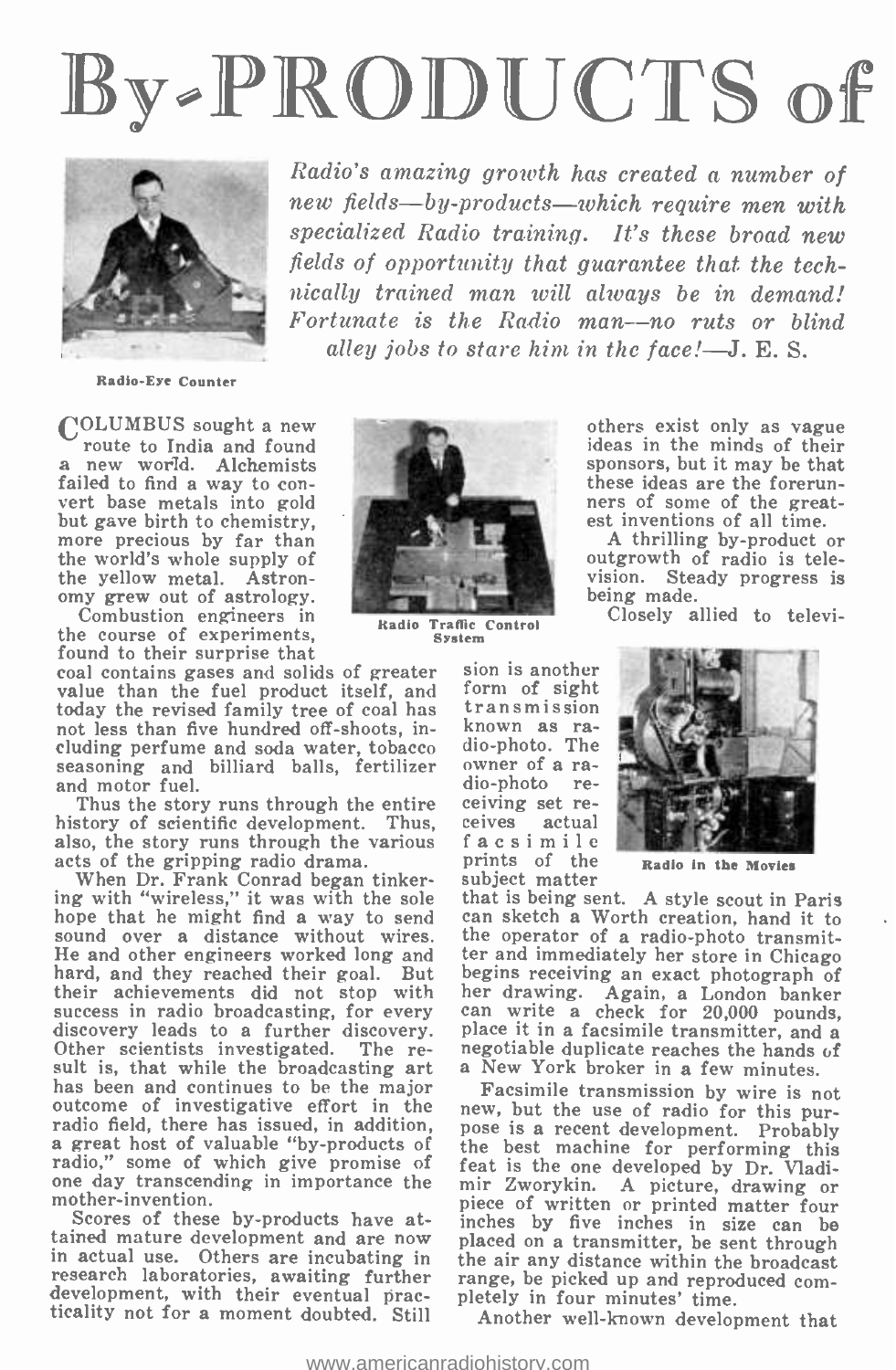## $\mathbb{R}\mathbb{A}\mathbb{D}\mathbb{I}\mathbb{O}$  Editor, We RALPH C. EDGAR , Westinghouse Magazine

owes its rise to radio research is the talking motion picture. It is a fact ing readily admitted by "talkie" experts that the success of the talking moving pic-ture is due primarily to the perfection of the electrical reproduction of sound which was accomplished in the radio for broadcasting transmitter and receiver. It controls factory lights. It furnishes Without this perfection neither the desired volume and tone quality nor the delicacy of control necessary for the synchronization of sound and sight would have been possible.

No phase of research has been more fertile in the production of radio byfertile in the production of radio by-<br>product of radio. One of its<br>products than that which has centered uses is to turn on an airport's landing about vacuum tubes. In the last decade, lights when it hears the motor-roar or thanks to radio, the use of vacuum has  $\frac{ng_1}{sire}$ invaded practically every field of inmvaded practically every neld of in-<br>dustry. Through its application, par-<br>ticularly in the form of vacuum tubes, Televox, the world-famous mechanical our senses of sight, touch and hearing have been enormously extended.

One of the amazing tubes is the Westinghouse grid -glow tube, the most sensi-Inghouse grid-glow tube, the most sensi-<br>tive power-controlling device the world<br>as one of our most useful radio by-prodhas ever known. If only the amount of energy expended by a fly crawling one inch up a wall is applied to it, the tube  $\frac{m}{n}$  thigh frequency" is a term that is can actuate a relay nowerful enough to day by day growing in importance. By can actuate a relay powerful enough to start almost any electrical operation.

Then there is the photo-electric cell, better known as the "electric eye." This device is sensitive to light and shadow. Any change in the intensity  $\frac{me}{\log a}$ 



Dr. Frank Conrad's Television Transmitter

the imagination. Were one to list all of the uses to which it might conceivably be put, the total number hundreds. Already the "eye" is used in Pittsburgh and Wilkinsburg, Pa., to control traffic automatically by operating traffic signals when it "sees" approaching

amount of cur-<br>
rent passing<br>
through the<br>
unit. Possible applications of the "electric eye" are limited only by the bounds of



Transmitter

automobiles. It serves as a never-winking watchman ready to operate an automatic fire extinguisher when it detects the faintest wisp of smoke. It takes care of numerous jobs of counting, both of persons and of objects. It is used for sorting materials according to color. It controls factory lights. It furnishes an accurate and continuous record of the intensity of smoke issuing from chimneys. It serves as an automatic sentinel, needing only a person's shadow to set off a burglar alarm.

siren-shriek of a night-riding airplane

man who executes orders given over the telephone, owes his robot existence to the discovery by radio investigators of certain facts about sound sensitivity. ucts.

"High frequency" is a term that is the "broadcasting" of high frequency power it is possible to fry an egg on a cake of ice. High frequency induction furnaces are used for the melting of metals used in special alloys. There is also indication that in time high frequency currents will be used for therapeu- tic purposes. High frequency knowledge grew out of radio studies.

Perhaps the greatest by-product of radio has yet to be invented. There are electrical engineers who predict confi-dently that the world will have this invention at its command before many years have passed. This invention is "power by radio." When it comes, wires will no longer be needed as power chan-

nels. To light your home and run your vacuum sweeper, you will "tune in" a<br>power company just as now<br>you tune in a broadcasting<br>station for music. Airplanes will speed through<br>the sky receiving their power by radio from generators on the earth and ships and trains, likewise. will pick up their power **Radio Facsimile Kill Pick up**<br>**Francmitter from the air!**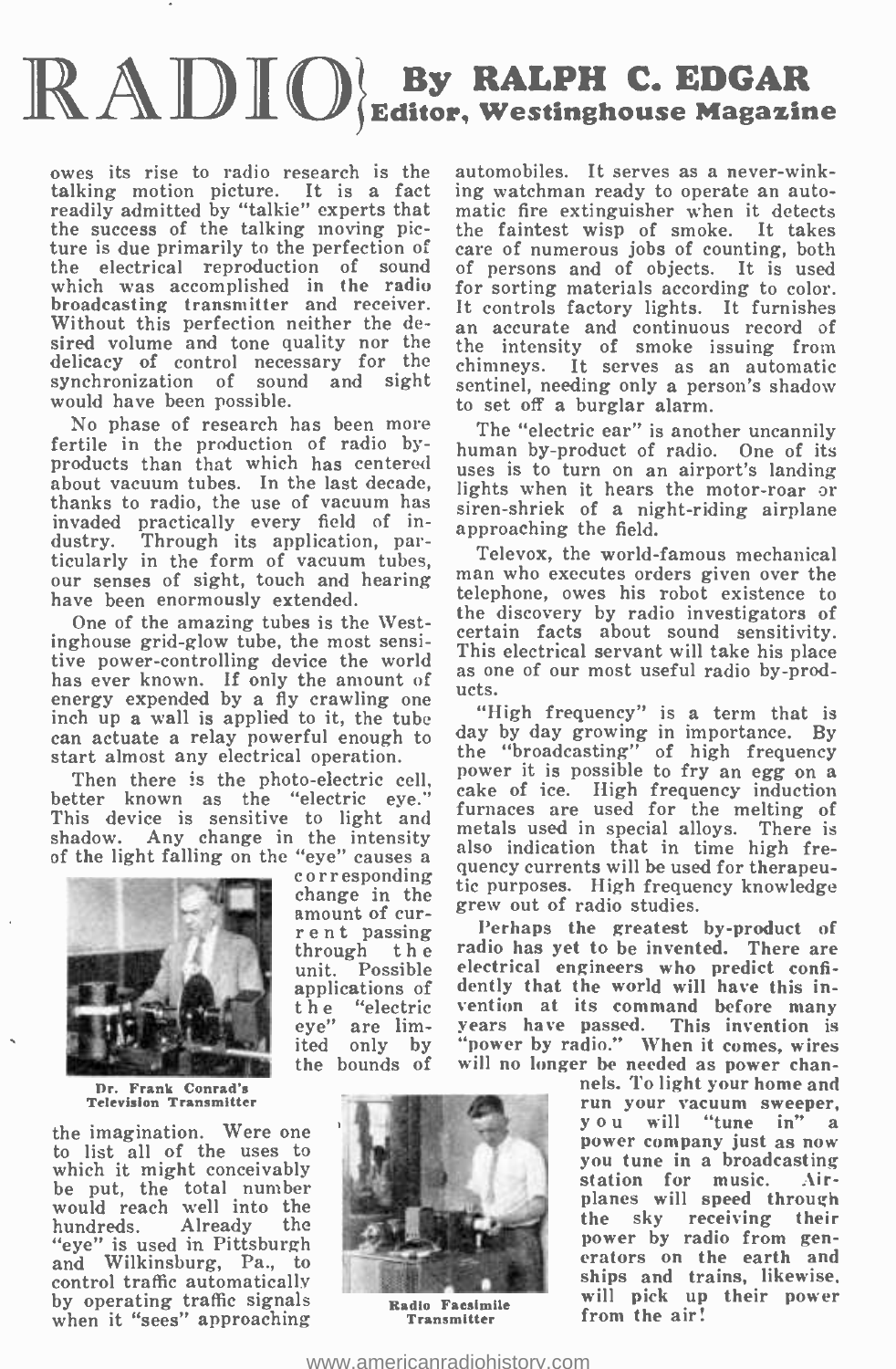## National Radio News

Published monthly in the interest of N. R. I. students and graduates, by the NATIONAL RADIO INSTITUTE 16th and U Streets, N. W.<br>Washington, D. C.

J. E. SMITH. Publisher. E. R. HAAS, Editor. Copyright, 1930.

NATIONAL RADIO INSTITUTE

1Vashington, I). C. June, 1930



BREITBART, Germany's professional strong man, could drive<br>iron spikes through twoinch planks with his bare fist. Yet for all his strength a mere scratch can supreme belief in his ph y s i c a l superiority

E. R. HAAS made Breitbart feel im- mune to ordinary ills. Possibly many engagements kept him too busy to care for himself. He considered that scratch unimportant, neglected it, and his life was the price.

are vital. Had Breitbart realized the consequences of delaying medical attention he would have been alive today. This story reminds me of the fellows who neglect little things and as a result lose out. The case of two N. R. I. students out in a little Kansas town last Summer is an example of this. Both of these fellows had completed the same number of lessons. One man felt it useless to devote hours to study during the hot weather—didn't feel he could get Radio <br>husiness anyway in the Summer. So his nouncing our next feature—the N.R.I. business anyway in the Summer. So his spare time was spent trying to keep cool

-resting, swimming, fishing.<br>The other fellow knew business was there if he<br>went after it. He made up his mind to grasp the<br>opportunities missed by Radio men who laid down concountilies missed by Radio men who laid down<br>on the job. While these fellows loafed. he plugged<br>along after Radio work. He found plenty of it.<br>Set owners wanted their receivers kept in good<br>shape. Others needed accesso at a profit. On top of this he secured orders to build receivers for three of his friends. To make a long story short. he earned several hundred dola long story short, he earned several hundred dol-<br>lars profit from June to September simply because<br>he went after business instead of waiting for it to trio of Radio entertainers. he went after business instead of waiting for it to come to him. Today. he owns a paying Radio business, built up during the season generally thought poor for Radio.

His fellow-student, on the other hand. neglected his opportunities. Just as Brietbart neglected his proportunities.<br>Brieth as Breitbart lost his life; the student, four important months and the business built up by the other fellow who studied and worked. E. R. HAAS.

Vice President & Director.

### Gets African Ticket

NEWS received this month from Keetmanshoop, South West Africa, shows again that N. R. I. men are making good all over the world. Student E. G. Thompson, telegraph operator for the South African Railways a n d Harbor Commission just passed the stiff examination held by the West African Postmaster General. Of the forty-two<br>candidates, Mr. Thompson candidates, Mr. Thompson was the only one to obtain the first-class license. The only other successful

candidate received a second -class ticket.

of the skin caused his Mr. Thompson's nightgrades spell pro-<br>death. Carelessness or motion with his present employer as he Mr. Thompson's high grades spell prowas promised a more responsible position subject to passing the Postmaster General's Proficiency Examination.

as the price.<br>Many seemingly unimportant things plished and wish you continued success Congratulations, student Thompson. You, together with dozens of other N.A.I. men, are carrying the good work of N. R. I. into the far corners of the world. We are proud of what you have accomin Radio.

> Electrad. Incorporated. 173-75 Varick<br>Street. New York City. have prepared interesting literature on the Electrad "Loftin -White Amplifier."

N. R. I. men are invited to write them for this pamphlet.

#### BOSCO ON "AIR"

"Station KVEP, Portland, Oregon, an-Hawaiian Trio, under the direction of John Dal Bosco."

Student Bosco and his N. R. I. Hawaiians are a popular feature in West coast programs. Tune in some night about 8:00 P. M. and hear these artists.

Besides making a record as a student, Mr. Bosco is making good over the "Mike." The News wishes him continued trio of Radio entertainers.

Don't miss the July issue of the<br>NEWS. If you have changed your address let us know at once so that you can be sure to get your copy.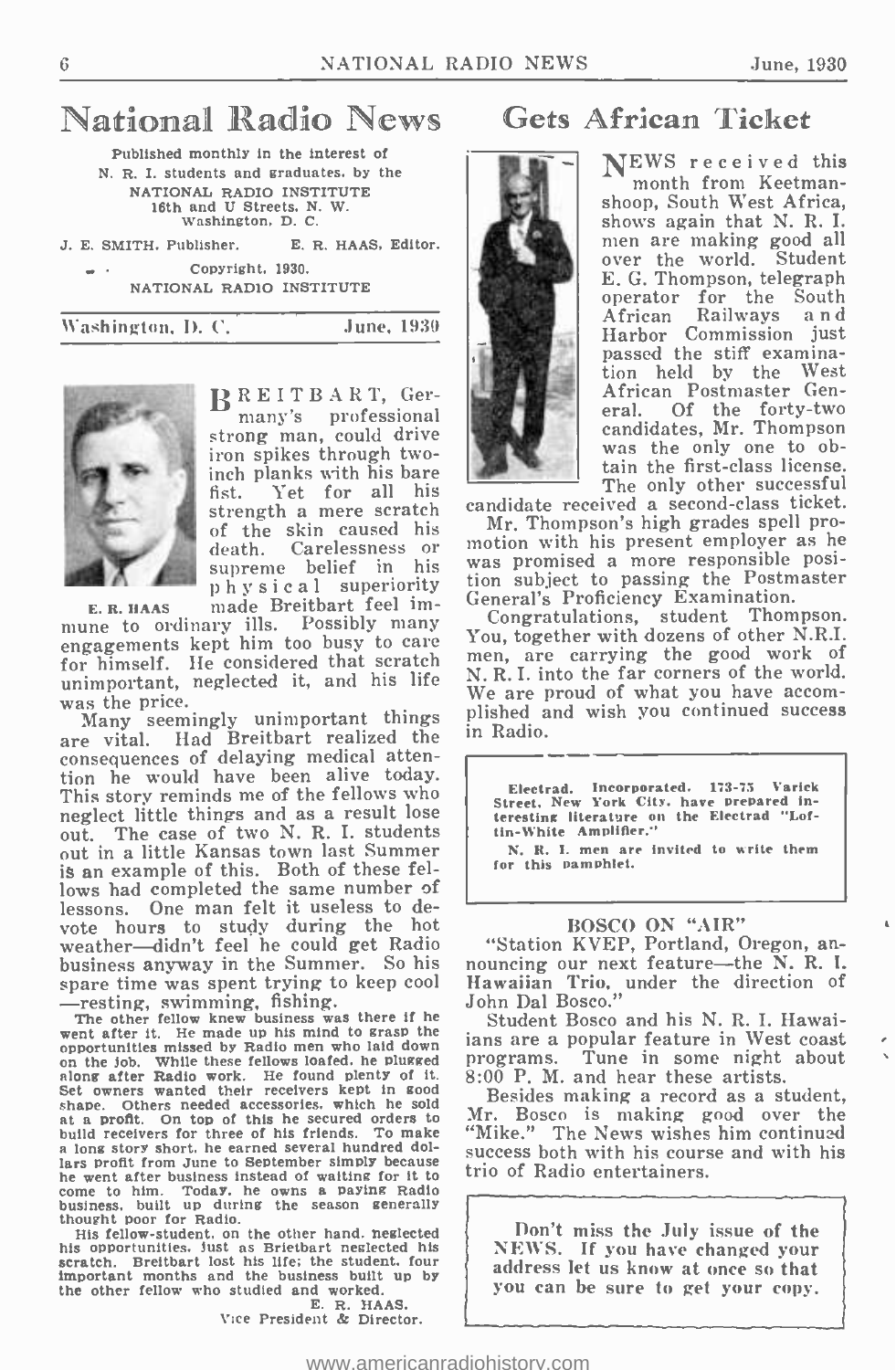## N.R.I. SERVICE MANUAL

#### ON

### Bosch Radio Receivers-Models 48 and 49

This receiver is of the tuned Radio-frequency type using the transformer method of coupling the Radio-frequency tubes. It uses three  $-24$ , one  $-27$  and two -45 type tubes. A schematic wiring diagram is shown in Figure 1. Figure  $2$  is a diagram showing an actual wiring of the power pack. These diagrams will enable the Radio-Trician to satisfactorily test the various circuits and determine whether or not they are in good condition.

Oscillation<br>A receiver which oscillates may "howl" or "squeal" steadily, or may make this noise only when tuned in on a broadcasting station. The whistle is loudest contained to the wide as the dial is turned slightly in either direction from the station. A strong hiss, occurring when the station is tuned in, denotes that the receiver is very near condition  $\frac{1}{2}$  and  $\frac{1}{2}$  is grounded to the point at the point of oscillation. This increases chassis through the bracket support at the point of oscillation. This increases  $\frac{\text{cm}}{\text{cm}}$ the sensitivity somewhat, and will do no<br>harm unless too pronounced. Actual Ma harm unless too pronounced. Actual oscillation, however, ruins the perform-<br>ance of the set. The following suggesance of the set. The following suggest pig-tail to the ground lug of coil  $L2$  (sections will be of assistance in eliminating and radio-frequency stage). Make summa oscillation from any receiver so affected. It must be remembered, however, that the oscillation may be due to any simultaneous combination of the causes.

1. Receiver Ungrounded: Some receivers, due to a certain combination of which contract the secondary tubes or other factors, may operate perfectly when properly connected to a good one of the contrastening fugs. I antenna and ground is removed or when the ground connection is poorly made.<br>The remedy consists in providing the set ground connections such as by-pass con-<br>The remedy consists in providing the set grounds, volume control ground, The remedy consists in providing the set with a short, direct ground lead firmly

connected to a water or steam pipe.<br>2. Defective or non-uniform tube is a common cause of oscillation. The quickest and most certain method of determining whether this condition exists is to the interest the continuity test to check this unit.<br>substitute other tubes in the radio-fre-<br> $\frac{0.00 \text{ p}}{2}$ , Open By-Pass Condensers: One or substitute other tubes in the radio-frequency and detector stages.

applied to the receiver principally to prevent oscillation and it is therefore quite obvious that all shielding must be in<br>place and properly secured to obtain corplace and properly secured to obtain cor-<br>rect operation of the receiver. Make 10. Grid Resistors: If the resistance sure that the variometer shield, coil shields, tube shield, condenser gang shield, and the three small shields under the condenser gang are in place. Each shield must be firmly fastened by its

screws or clips, and good contact obtained between the shields and chassis frame.

4. Variometer Grounded: The variometer is grounded only through a special ground wire running to the ground terminal of the condenser "C8," and insulation is provided between the variometer bracket and the condenser gang so that there is no path to ground from the variometer direct to the condenser.gang. Oscillation is liable to result if these two units become grounded together through a poorly insulated bracket. Check this condition by disconnecting the variometer ground lead and checking between the condenser gang and variometer bracket with the continuity test. No reading indicates a properly insulated bracket.

5. Poor Condenser Gang Ground: The condenser gang is grounded to the chassis through the bracket support at one end, and the single stud at the other. Make sure that these two joints are clean<br>and tight. The rotor of the second radio-The requency stage is grounded through a ond radio-frequency stage). Make sure that this wire is intact. Make sure also that the other two condenser rotors are grounded to the condenser frame through pig-tails.

6. Poor Coil Grounds: The secondary one of the coil fastening lugs. This con-

7. Other Grounds: Check all other ground connections such as by-pass conand connection at "Ground" terminal post.

8. Defective Center Tap Resistor: Oscillation may result if center tap resistor "R10" is open or not grounded. Use the continuity test to check this unit.

3. Lack of shielding: The shielding is more open by-pass condensers in the remore open by-pass condensers in the redition is best checked by using the "Condenser Test." An open condenser is, however, a somewhat rare occurrence.

value of the grid resistors R4, R5 is too low, oscillation may result. Check these units for proper resistance by means of the Ohm -meter.

11. "B" voltage too high: Check the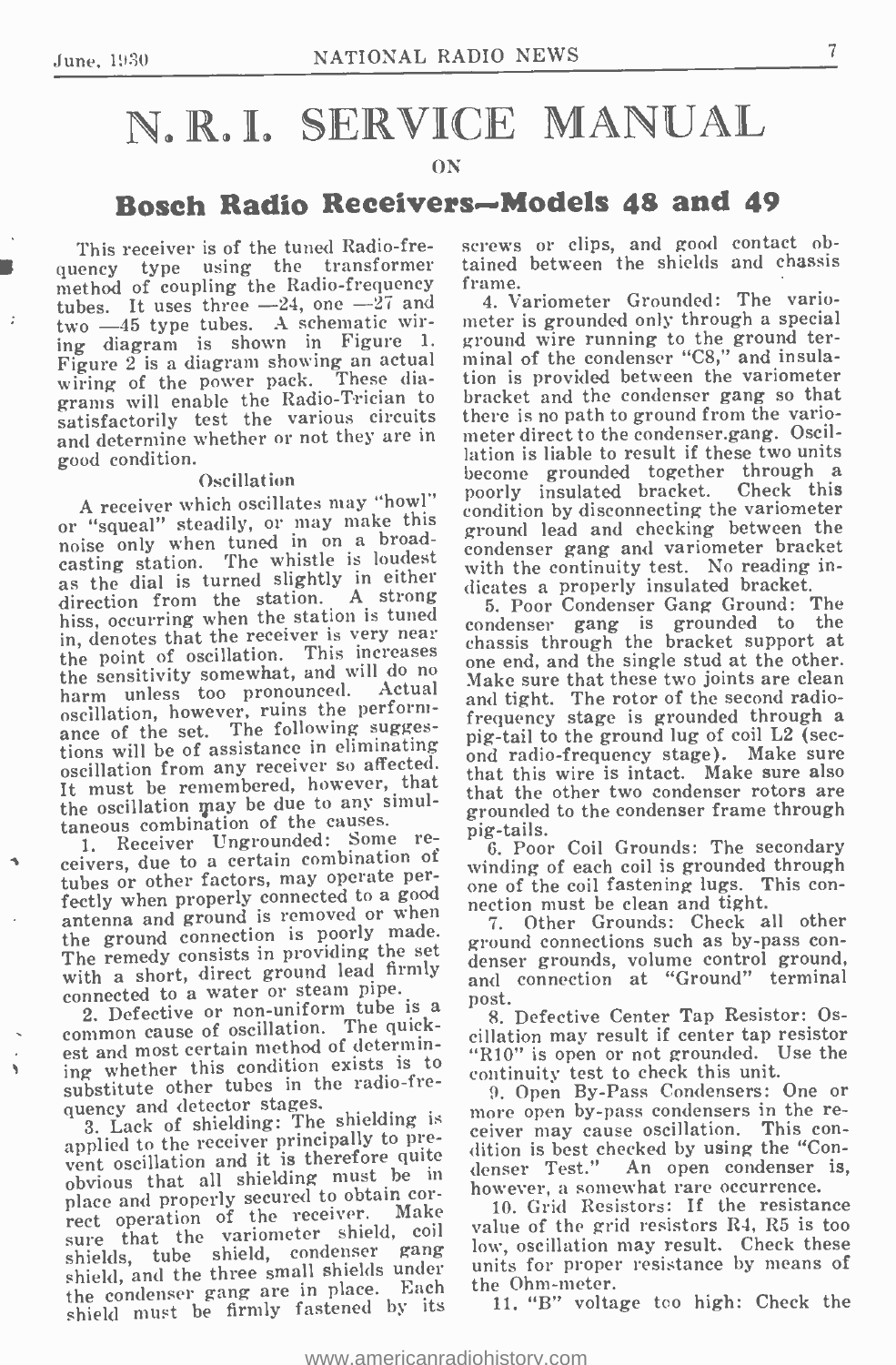"B" voltage in the radio-frequency and detector stages. If too high, refer to the "Trouble Chart."

12. Screen Voltage Too High: Too high a screen voltage caused by wrong con- nections or a defective resistor R11 may nections or a defective resistor R11 may<br>be the cause of oscillation. Check screen voltages and if too high refer to trouble chart.

#### Alignment Condensers

The alignment condensers are indicated at C4, C5, and C6 on the schematic wiring diagram. The function of these condensers is to act as vernier condensers across the main tuning con-<br>densers Cl, C2 and C3 and thus bring<br>the tuned circuits into exact resonance. The capacity of the alignment condensers may be varied by means of a bakelite wrench inserted from the rear of the re-

| <b>CORRECT SOCKET VO</b><br><b>TABLE OF</b> |           |         |       |                |               |   |  |  |  |  |  |
|---------------------------------------------|-----------|---------|-------|----------------|---------------|---|--|--|--|--|--|
| Type                                        | Position  | A Volts |       | <b>B</b> Volts |               | 8 |  |  |  |  |  |
| of Tube                                     | of Tube   | 60      | 25    | 60             | 25            |   |  |  |  |  |  |
|                                             |           | Cycle   | Cycle | Cycle          | Cycle         |   |  |  |  |  |  |
| <b>BY-224</b>                               | 1st R. F. | 2.4     | 2.4   | 175            | 150           |   |  |  |  |  |  |
| $BY-224$                                    | 2nd R. F. | 2.4     | 2.4   | 175            | 150           |   |  |  |  |  |  |
| <b>BY-224</b>                               | 3rd R. F. | 2.4     | 2.4   | 175            | 150           |   |  |  |  |  |  |
| <b>BY-227</b>                               | Detector  | 2.4     | 2.4   | 290            | 250           |   |  |  |  |  |  |
| $BX-245$                                    | Audio     | 2.4     | 2.4   | 250            | 200           |   |  |  |  |  |  |
| $BX-245$                                    | Audio     | 2.4     | 2.4   | 250            | 200           |   |  |  |  |  |  |
| <b>BX-280</b>                               | Rectifier | 4.8     | 4.8   |                | <b>******</b> |   |  |  |  |  |  |

Line Voltage 115.<br>Plate voltages measured<br>Grid voltages measured

Screen Grid voltages me Volume control in full on position for all voltage:<br>of meter used and may vary considerably from the<br>Readings may also be taken at the chassis-pon<br>Readings may also be taken at the chassis-pon<br>Readi

Detector plate voltage read between connectors. R. F. plate voltage read between connectors\_..\_....\_\_. Screen grid voltage read between connectors\_\_\_\_\_ BY -224 and BY -227 filament voltage read between

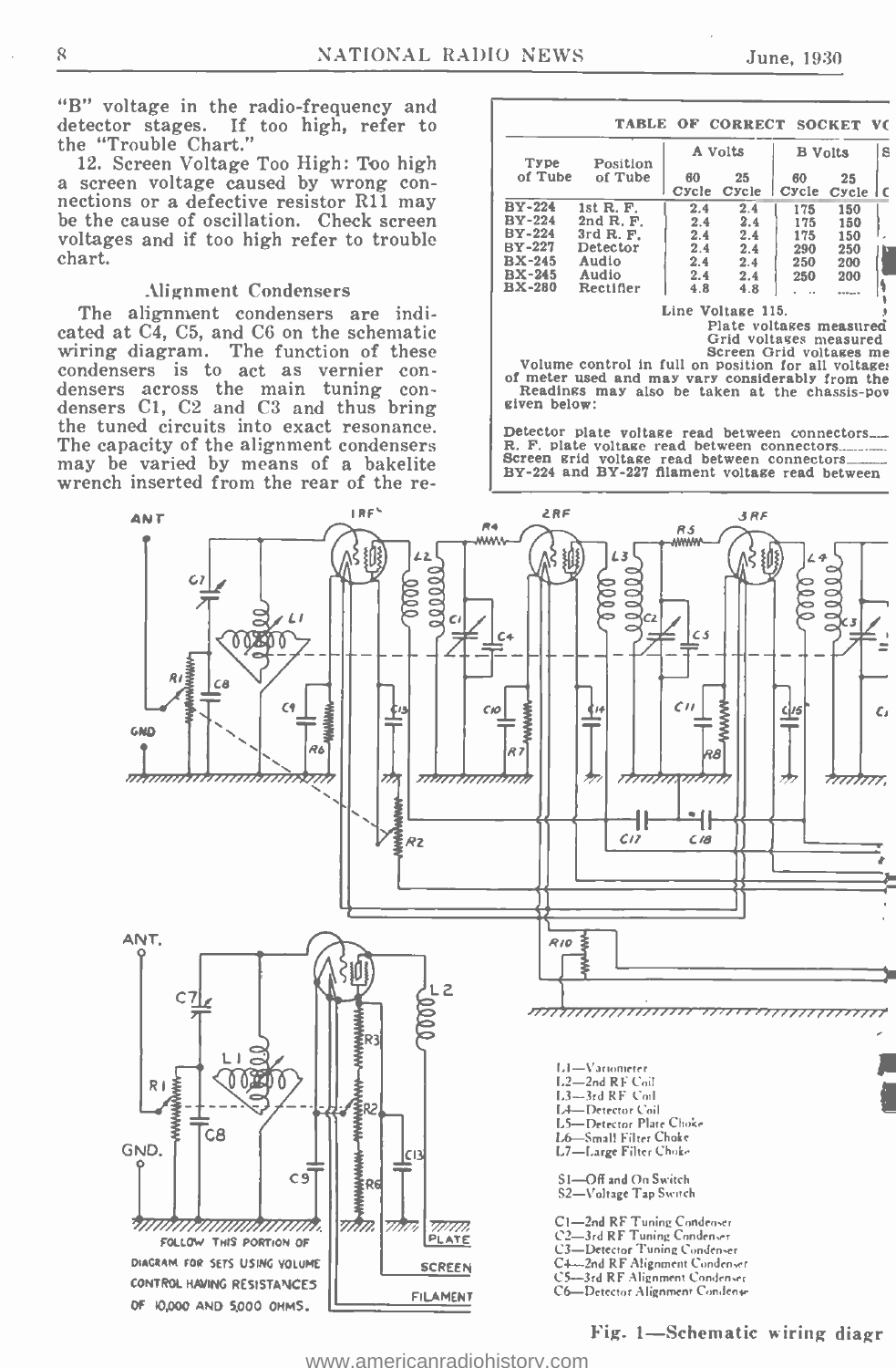|                        |                 |                                                                         |             | <b>LTAGES FOR AVERAGE RECEIVER</b>                                                     |                       |                   |                         |
|------------------------|-----------------|-------------------------------------------------------------------------|-------------|----------------------------------------------------------------------------------------|-----------------------|-------------------|-------------------------|
| creen Volts<br>C Volts |                 | Plate M. A.<br>Normal                                                   |             | Plate M. A.<br>Grid Test                                                               |                       |                   |                         |
| 60<br>:ycle            | - 25<br>Cyclei  | 60<br>Cycle                                                             | 25<br>Cycle | 60                                                                                     | 25<br>Cycle Cycle     | 60<br>Cycle Cycle | 25                      |
| 70.<br>70.             | 70.<br>70.      | 2.5<br>2.5                                                              | 1.5<br>1.5  | 3.5<br>$3.5$ $3.5$                                                                     | 3.5                   | 6.0               | 6.0<br>$6.0\qquad 6.0$  |
| 70.<br>₹…              | 70.<br>$\cdots$ | 2.5<br>27<br>45 42                                                      | 1.5<br>27   | $3.5$ $3.5$<br>30 <sub>o</sub>                                                         | $2.0\qquad 2.0$<br>30 | 50.0              | $6.0\qquad 6.0$<br>50.0 |
|                        | $\cdots$<br>.   | 45 42                                                                   |             | 30 30<br>55                                                                            | 55                    | 50.0              | 50.0                    |
|                        | above values.   | Set on 115 Volt tap.<br>from Plate to Cathode.<br>from Grid to Cathode. |             | asured from Screen Grid Cathode.<br>. Note: Voltage readings are dependent on the type |                       |                   |                         |
|                        |                 |                                                                         |             | 'er pack connector strip and are approximately as                                      | 60 Cycle 25 Cycle     |                   |                         |
|                        |                 |                                                                         |             |                                                                                        | Volts                 | 150<br>- 70       | Volts<br>Volts<br>Volts |

ceiver and through the holes provided<br>in tube shields. The method of adjust-<br>ing these condensers is given in the fol-<br>lowing paragraphs.

Alignment Adjustment: The adjustment of the alignment condensers should not be attempted until it has been definitely détermined that the trouble does not lie elsewhere in the receiver. selectivity and sensitivity of the receiver<br>depend on the exact setting of these condepend on the exact setting of these con- densers, assuming, of course, that the rest of the set is in perfect order. The actual adjustment of the condensers must be made with the receiver in operation, that is, while it is actually receiving energy from a modulated oscillator or a broadcast station. The principle of the adjustment consists merely of turning the adjustment nut of the alignment con-<br>densers until the signal is strongest.



C7— Antenna Tuning Condenser<br>CS— Antenna Conden-er .001 mid<br>C9 --1st RF Cathode By -Pass Condenser .5 mfd.<br>CI 0-2nd RF Cathode By -Pass Condenser .5 mfd.<br>CI 1-3rd RF Cathode By -Pass Condenser .5 mfd. C12—Detector Cathode By-Pass Condenser 1 mfd.<br>C13— Ist RF Screen By -Pass Condenser <sub>-</sub>5 mfd<br>C14—2nd RF Screen By -Pass Condenser .5 mfd<br>C15—3rd RF Screen By -Pass Condenser .5 mfd. C16—Detector Plate Riv-Pasa Condenser .001 mfd<br>C17—1st and 2nd RF Plate By-Pass Condenser .5 mfd<br>C18—3rd RF Plate By-Pass Condenser .5 mfd<br>C19—Filter Condenser 1 mfd.<br>C20—Filter Condenser 2 mfd<br>C21—Filter Condenser 4 mfd. 160 cy cles.05mid C22 -B y Pass Condenser 125 en ces 2 mid. C23- Detector Plate By -Pass Condenser .001 mfd

- 
- TI --Audo Input Transformer<br>T2--Audio Output Transformer<br>T3--Power Transformer
- 
- R1-Solume Control 10,0001 ohms (Antenna <sup>1</sup>2-Volume Control  $\left\{\begin{array}{l} 50,000\\ 50,000\\ 15,0001 \end{array}\right\}$  ohms
- 
- 
- 
- 
- 
- R4—2nd RF Grid Resistor 500 ohms<br>R5—3rd RF Grid Resistor 500 ohms<br>R6—1st RF Bias Resistor 1500 ohms<br>R7—2nd RF Bias Resistor 1500 ohms<br>R8—3rd RF Bias Resistor 1500 ohms<br>R9—Detector Bias Resistor 15,000 ohms<br>R10—RF Center Ta
- 
- 
- <sup>R</sup>1 I- Voltage Divider Resistor
- R12-Audio Center Tap Resistor

im of Bosch Model IS Receiver.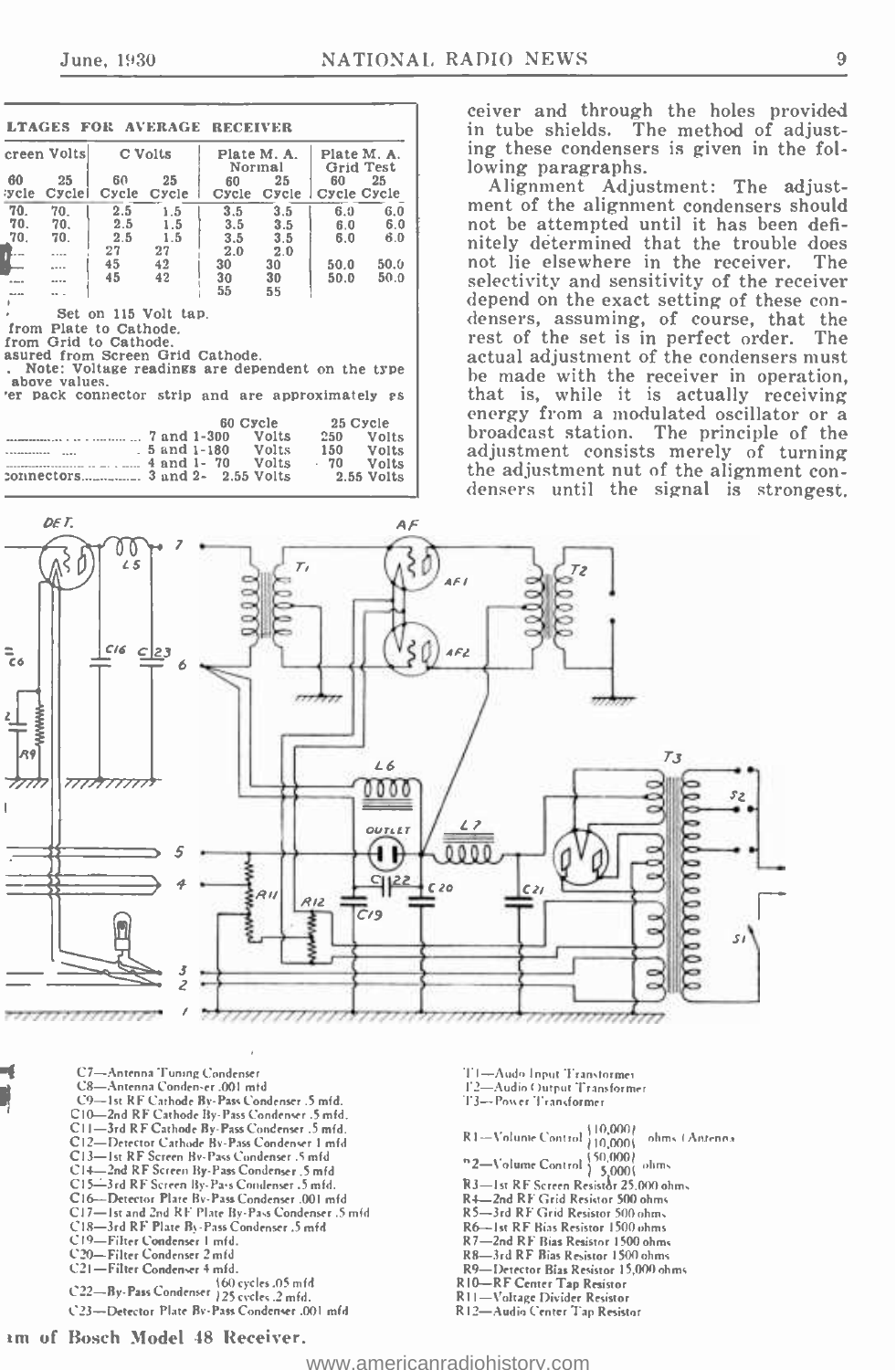There are, however, some precautions to be noted, the observance of which will enable an exact adjustment to be quickly made.

1. The receiver signal comes preferably from a modulated oscillator, battery or AC operated.

2. If no oscillator is available, use the signal from a semi-distant broadcast sta-

 $\frac{\text{tion.}}{3.}$ Set the oscillator or select the broadcast station so that the signal may be received at some point between 30 and 40 on the dial, or as near to the section as possible (below 30 rather than above 40).

4. Use both the "Station Selector" and

"Clarifier" control to tune in the loudest possible signal.

5. Use the "Volume Control" to reduce the signal so it is just barely audible.

6. Adjust the three alignment con- densers (in any order) for maximum vol- ume using a bakelite wrench inserted through the tube shields.

7. Again adjust the "Selector" and "Clarifier" for maximum volume.

8. Again check the adjustment of alignment condensers for exact setting.

#### Condenser Test

As mentioned elsewhere in the manual there is a simple test which can be used (Continued on page 15)

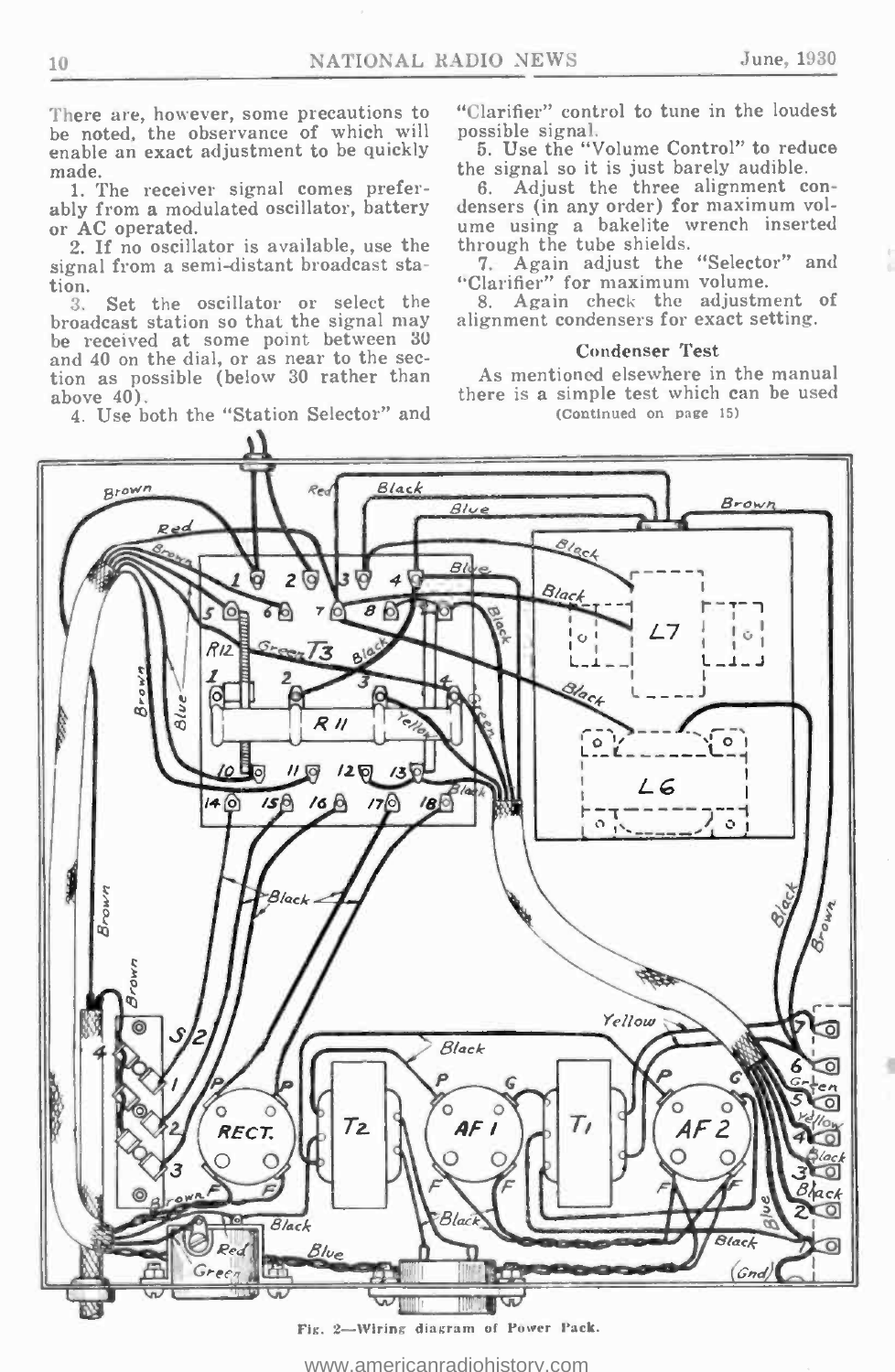## An Open Letter To The Alumni Association

I have often remarked to the staff of N. R. I. what a fine bunch of fellows attended the convention in Washington last them, and we want them to know us. I<br>fall. Every man—whether old, young, have already received 500 applications Every man-whether old, young, or middle-aged-had that expectant look in his eye which meant he was contented. to each one of them has been mailed a They were satisfied because they were membership card and a letter of wel-They were satisfied because they were member<br>all successful Radio men. It was not come. all successful Radio men. It was not come. Right here I want to tell you<br>hard to fathom the real cause of happi- what the Alumni Association has done hard to fathom the real cause of happiness—the N. R. I.<br>Fellows, we have gained our knowledge

from N. R. I. as well as the pleasure of knowing such men as J. E. Smith, E. R. Haas, Phil Murray, J. A. Dowie-I could go right on down the line naming each individual, but after naming them all, they would still just sum up to one great organization—the N. R. I.

For fifteen years N. R. I. has been turning out men—turning out, but not<br>forgetting because N. R. I. has always<br> $\frac{N \text{ow}$  as to the future. We have hopes thought of us. That's why the Alumni Association is striving to keep the old bunch of graduates together. We're having splendid success and the cooperation of hundreds of N. R. I. men. Here is a letter I received with an application just the other day:

"I would like to offer my congratula-<br>tions and thanks to those public spirited ager, to assist him to place graduates in<br>men who formulated the Alumni. It is good paying jobs. In the future we may<br>one of the grandest thin keep members of such an institution as the National Radio Institute in close Patent Office, Official Radio Publications touch and harmony with one another. from the Bureau of St<br>During the Great War battalions of men ment of Commerce, etc. During the Great War battalions of men ment of Commerce, etc.<br>fought shoulder to shoulder. Those who Now, fellows, the Alumni of a great were left are today holding reunions to show, the studies of a great get together and renew old acquaintances creed We have one-and a good one get together and renew old acquaintances  $C_{\text{re}}$ <br>and experiences. Today we graduates  $C_{\text{OO}}$ of old N. R. I. are out fighting the battles  $\frac{100}{100}$ of life. Indiscriminately, we are scatof life. Indiscriminately, we are scat-<br>tered over the face of North America that he will know it and be able to and throughout foreign countries but we can fight those battles in mass formation through such an association as the gratulations and thanks to those men who made for the rest of us such a possibility. I am, cordially yours, George F. Doan."

What a letter! Such fellows as Doan<br>longing to any organization are bound of helpful information." belonging to any organization are bound to make it a success. There are more<br>than 6,000 graduates—men who have gone through the same routine of study, the same as you and I. We want every

one of that number back again. We want to know each and every one of them, and we want them to know us. I for membership out of that  $6,000$ . And to each one of them has been mailed a<br>membership card and a letter of wel-<br>come. Right here I want to tell you<br>what the Alumni Association has done<br>so far and what its ambitions are for the future.

With Association dues received from applications we opened and equipped a small office in the U. S. Savings Bank Building, 14th and U Streets. Letterheads, envelopes, membership cards and copies of the constitution were printed to send to prospective members of the Association. The balance of the funds have been deposited in the U. S. Savings Bank.

of a publication devoted entirely to the Alumni Association, carrying news of N. R. I. graduates. This is going to be a big job and will take plenty of coopera- tion. Help has been promised along this line from the Editor of the N. R. I. News, who has proved a real friend to the Association. We are going to work with Mr. Murray, N. R. I. Employment Manager, to assist him to place graduates in good paying jobs. In the future we may even open up an Information Service for members to provide data from the U.S. from the Bureau of Standards, Depart-

Creed. We have one—and a good one, too. It is taken from the Constitu-It is taken from the Constitution of the Association. I want every tell other graduates about our aims. Let every one of these words sink in: "To cultivate the friendly relations among the Alumni of the National Radio Institute, to foster the spirit of unity and loyalty to our Alma Mater, to encourage the Institute in its dissemination of Radio knowledge, and to promote the welfare of the members by inter-change

Fraternally yours,

E. A. MERRYMAN, Secretary,

N. R. I. Alumni Association.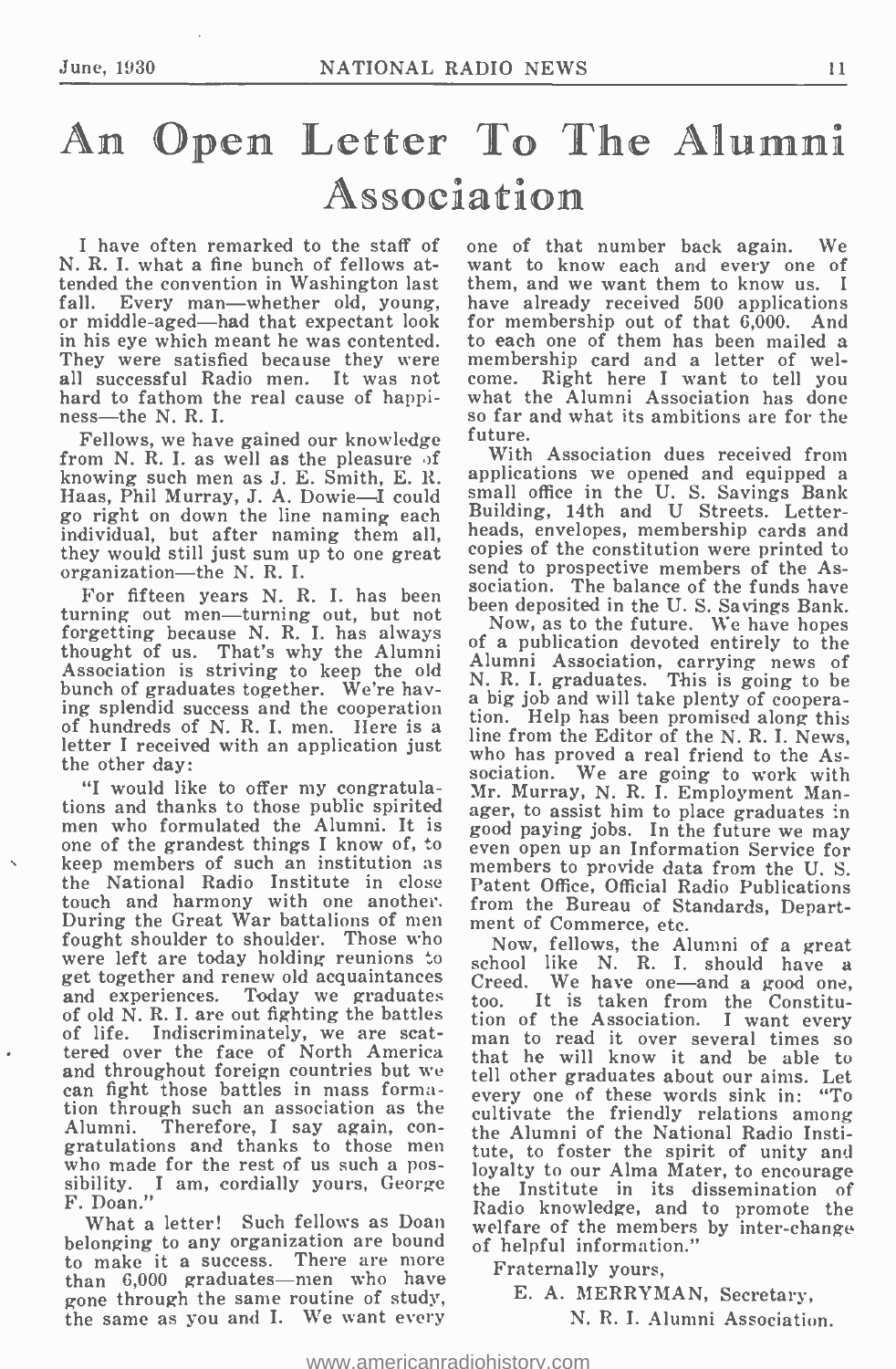

## How To Install An By STUART C. MAHANAY

 $\sum_{\text{SAGE}}$   $\sum_{\text{SAGE}}$  The installation of Radio receivers in automobiles is opening up a tremendous field for trained Radio men. Mr. Mahanay, Editor of Radio News, gives some valuable pointers to Radio men who are after this business. Read this money-making article, fellows-then get busy and go after this work.—Editor.

Fig. 1-Shock absorbers for mounting the set under the floor boards.

THE selection and construction of receivers for automobiles present only a part of the job to be accomplished. Once the receiver is built the constructor must give thought to its location in the car. It is true, too, that where the set has not as yet been built, the amount of space available for it will exert a deciding influence on the type finally chosen.

It is with this in mind that the following article has been prepared. The information presented has been carefully compiled and is offered as an aid to those enthusiastic pioneering souls who are now finding an outlet for their

energies in this newest of ventures in radio.

Assuming that the re- ceiver has been built, the first item for con- sideration, in the car itself, is how and where the tuning controls are to be located. Naturally it is out of the question to consider that the tuning dial, volume control. and "on-off" switch will<br>be mounted directly on the receiver chassis. The bulkiness and the lack of a suitable place to locate a receiver, so as to be reasonably convenient for<br>tuning, precludes this precludes possibility in most cases. Therefore, we will assume that the tuning controls will have to be placed in one location, naturally the most accessible and convenient one, while the set itself is located elsewhere in the car.

denser shaft is a possibility,<br>but the simplest method of







RECEIVER SLUNG RUBBER UNDER FLOOR BOARDS SLINGS Fig. 4-This shows the location of the remote control, set and flexible 'haft.

control is a flexible shaft such as those used in dental drilling machinery and speedometers. In other words-a modified remote tuning control. Volume control of the receiver, together with the means for switching it "on" and "off" require only that the actual units<br>necessary for these operations namely the vol-<br>ume control variable re-<br>sistance and battery switch, be connected with the circuit of the receiver by means of extra long shielded leads.

Usually it is found most convenient to locate the tuning controls directly on the dash or at the driver's the dash or at the driver's<br>left, on the side wall of the<br>car. (See Figs, 7 and 8.) (See Figs.  $7$  and  $8$ .) From either of these locations the flexible shaft and leads go directly to the set.

The actual placing of the<br>receiver depends largely depends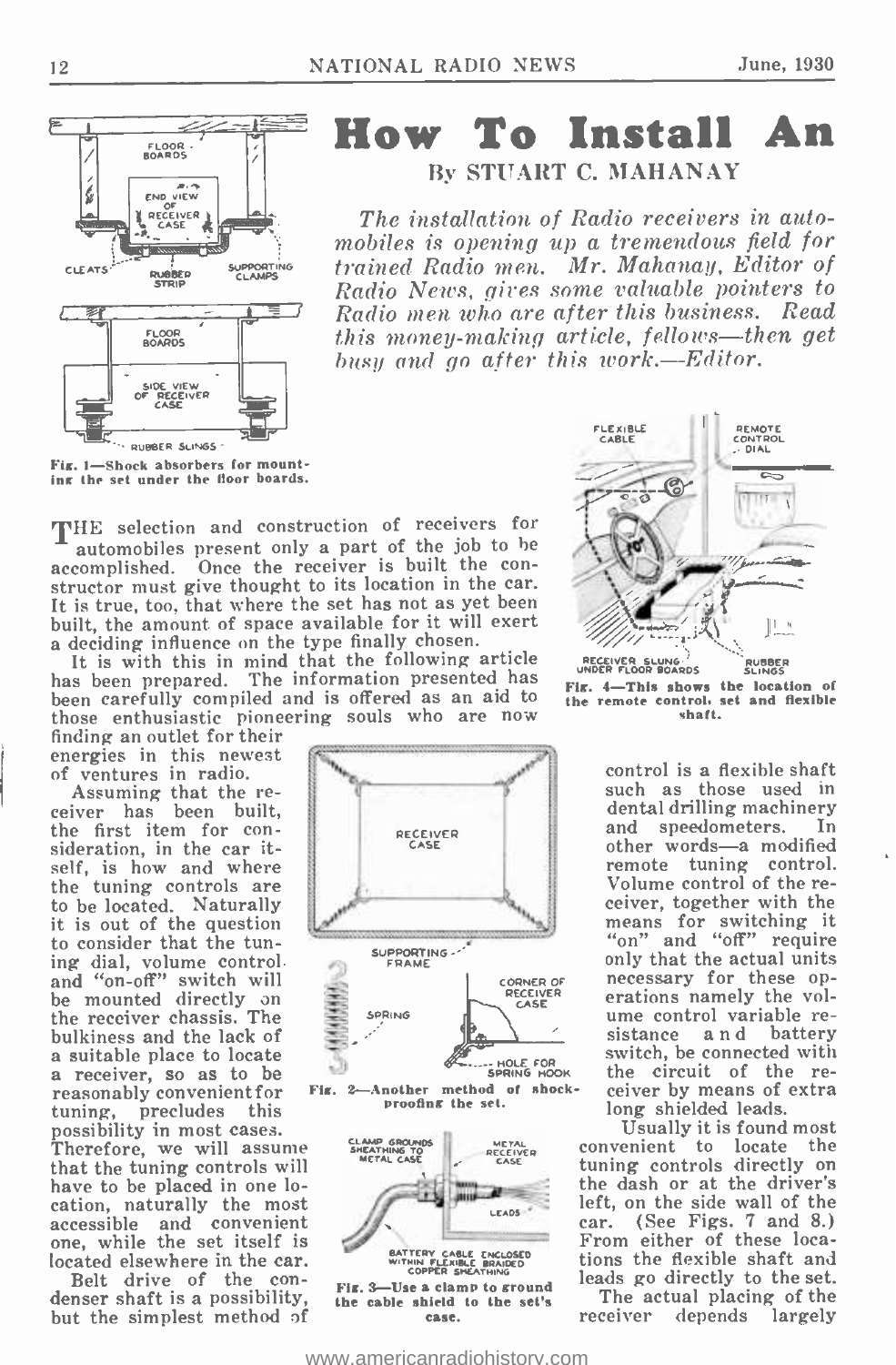## Auto-Radio Receiver

upon the size and type of car in which it is to be installed, for instance, in a coupe or roadster, the logical place for the set and batteries would be in the compartment occupied by the rumble seat (Fig. 7). In a sedan or touring car having an unusually long hood, ample space for locating the receiver will be found directly forward of the dash, under the hood. In others, space may be found under the In others, space may be found under the floor-boards (Fig. 4) or even under the seat. Still Fig. 8another place for the set is on the running board, dash provides a short tuning where it may be placed in a metal box, strong enough trol cable to the dash board. to serve as a step if necessary.





Fig. 5-Details of the antenna - ground system for an auto -radio Installation.

To take up the excessive vibration which will be visited upon the receiver chassis while the car is in motion, both to prevent breakage of the tubes and to minimize microphonic noises produced by vibration, several systems may be employed. One is to support the receiver chassis in a frame by suspending it

end by means of springs. This method  $\sum_{n=1}^{\infty}$  illustrated in Fig.  $\sum_{n=1}^{\infty}$  speaker Another is to make a sling of sev-<br>eral layers of rubber strips and support the receiver chassis from hangers as shown in Fig. 1.<br>Discarded inner saffeares Discarded inner tubes are excellent for this purpose.

Turning the con- denser shaft by means of the flexible

at the four corners of each ris. - now to mount the FOR AT FOUR CORNERS<br>HOLDING TO RE USED AS A<br>ANTENNA COIL ANTENNA OR<br>WIRE HORIZONTAL LOOP Fig. 6-How to mount the

S TO 10 TUR

**RECEIVE** 

boosted by the use of several stages of high-gain radio-<br>frequency amplification, but of course there is a limit beyond which they cannot be<br>used effectively. Several used effectively. ways of providing an acceptable collector are possible. First, one may use a copper screen fastened to, but insulated from the roof, inside<br>the car (Fig. 5). ACT RUBBER-HISULATED USES



Fig. 7-Showing the installation details for the set, batteries and tuning control. For eliminating spark -plug interference note the use of the resistors.



-Mounting the set under the dash provides a short tuning con-

cable presents another problem, which cannot always be solved by directly connecting the end of the cable to the condenser shaft through a coupling medium such as a universal joint. Fine tuning, or in other words, the direct turning of the condenser shaft without "back-lash," which is just as necessary whether the set be in a car or in the home, is very difficult while the car is in motion. Some means of gearing down the revolution of the tuning control knob for vernier action must be utilized. Straight and worm gears have been found reliable and satisfactory for so that there are a minimum of twists and turns in the flexible cable itself. Details of the gear drive are shown in Fig. 9.

To a certain degree the amount of signal coming from the loud- speaker is dependent on and in proportion to the efficiency of the antenna. In automobiles, where size injects a limiting factor, the pick-up is

> $(Fig. 5)$ . Second, five or ten turns of wire may be strung around the inside of the car at the top, where they will be out of the<br>way. If this latter If this latter system (Fig. 6) is<br>used the collector used the collector may be connected to<br>the receiver as a straight antenna or<br>as a tuned horizontal loop. When used as<br>a loop some experi-<br>mentation will be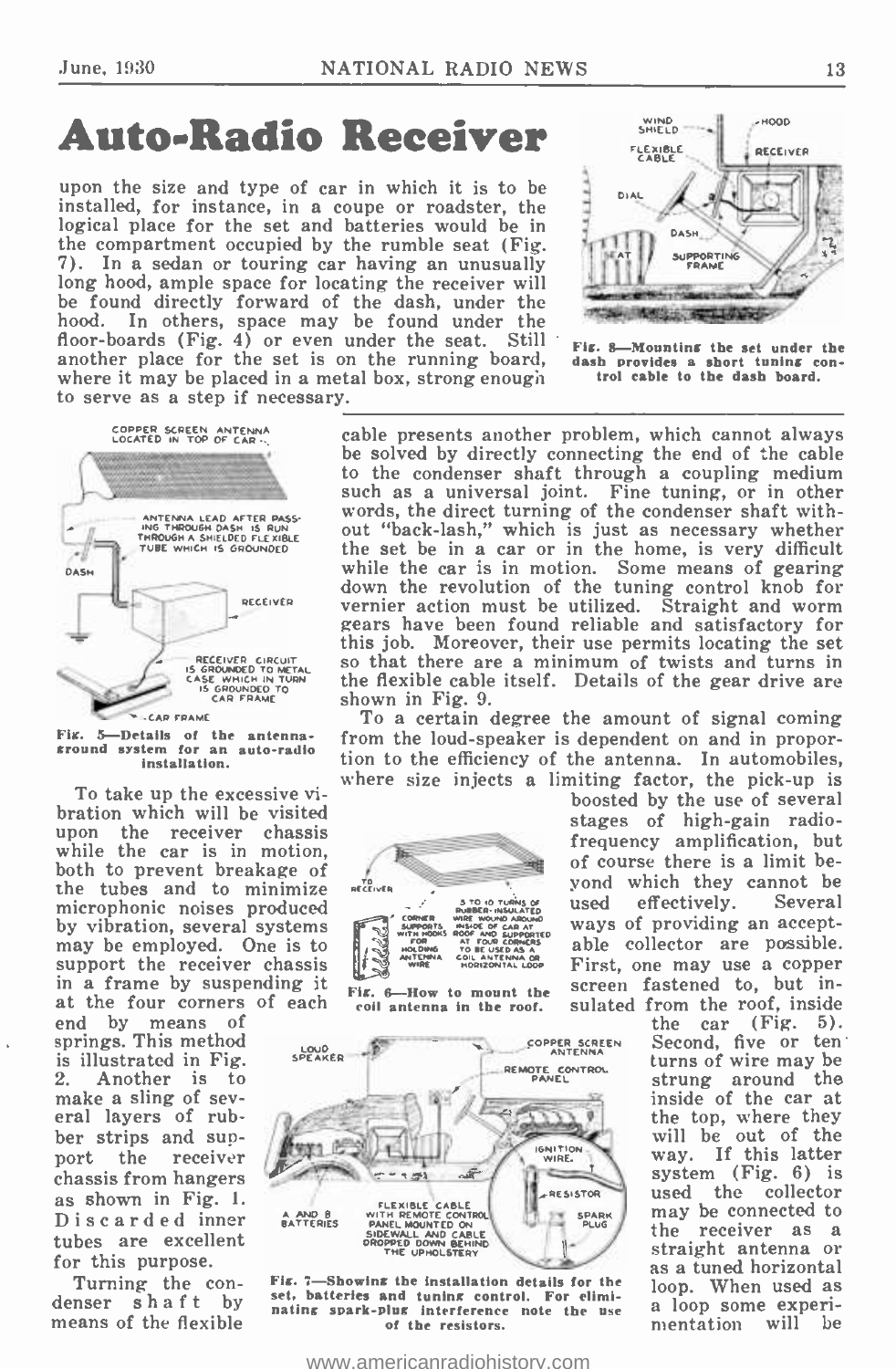required to determine the correct number of turns to be employed so that the antenna stage tunes in step with the other The victory of success is half won radio-frequency stages.

The main source of noise in a receiver installed in a car is from the spark plugs, induction coil and associated ignition wiring. To prevent pick -up from the wiring it has been found necessary this not only to shield the receiver itself, but also to run the receiver battery wires and all other leads connected to the set<br>through flexible metallic braid, grounding the latter to the car's frame. (Fig. 3.)

Eliminating the noise caused by the discharge of the spark plugs presents a



Fig. 9-Some methods for gearing the tuning control to the condenser shaft are shown here.

more complicated problem. Shielded spark plugs may be substituted for the store of electric process of the source of a something usual ones, or choking resistors of about 50,000 ohms may be inserted in series with the spark-plug leads. (Fig. 7.)

Noises produced by the action of the<br>brushes against the generator's commutator may be eliminated by shunting a .25 mfd. fixed condenser across the relay box to ground.

Editor's Note.-The growing importance of this field is evidenced by the prominence of the following concerns making Automobile Receivers:

Automobile Radio Corporation, 4615 Prospect Avenue. Cleveland, Ohio; American Bosch Mag- neto Corporation. Springfield, Massachusetts; Continental Wireless Supply Corporation, 60<br>
Newark Street. Hoboken. N J.: Crosley Radio<br>
Corporation. Cincinnati. Ohio: Delco Radio Corporation. 1420 Wisconsin Blvd.. Dayton. Ohio; National. Inc., 61 Sherman Street, Malden. Massachusetts; Silver Marshall. Inc.. 6405<br>W. 65th Street, Chicago. Ill.

## They Have Said-

when one gains the habit of work. -Sarah A. Bolton.

He who would do some great thing in this short life must apply himself to work with such a concentration of his forces as, to idle spectators, who live only to amuse themselves, looks like insanity.--Parkman.

Nothing is easier than fault-finding;<br>no talent, no self-denial, no brains, no character are required to set up in the grumbling business.-Robert West.

A great deal of talent is lost in the world for want of a little courage. Every day sends to their graves obscure men whom timidity prevented from making a first effort; who, if they could have been induced to begin, would in all probability have gone great lengths in the career of fame. The fact is, that to do anything in the world worth doing, we must not stand back shivering and thinking of the cold and danger, but jump in and scramble through as well as we can.--Sydney Smith.

Bad will be the day for every man when he becomes absolutely contented with the life that he is living, with the thoughts that he is thinking, with the deeds that he is doing, when there is not forever beating at the doors of his soul larger.---Phillips Brooks.

Reading is to the mind what exercise is to the body. As by the one, health is preserved, strengthened and invigorated; by the other, virtue (which is the health of the mind) is kept alive, cherished and confirmed.-Addison.

Success or failure in business is caused more by mental attitude even than by mental capacities.—Walter Dill Scott.

When you get into a tight place and everything goes against you, till it seems as though you could not hold on a minute longer, never give up then, for that is just the place and time that the tide will turn.-Harriet Beecher Stowe.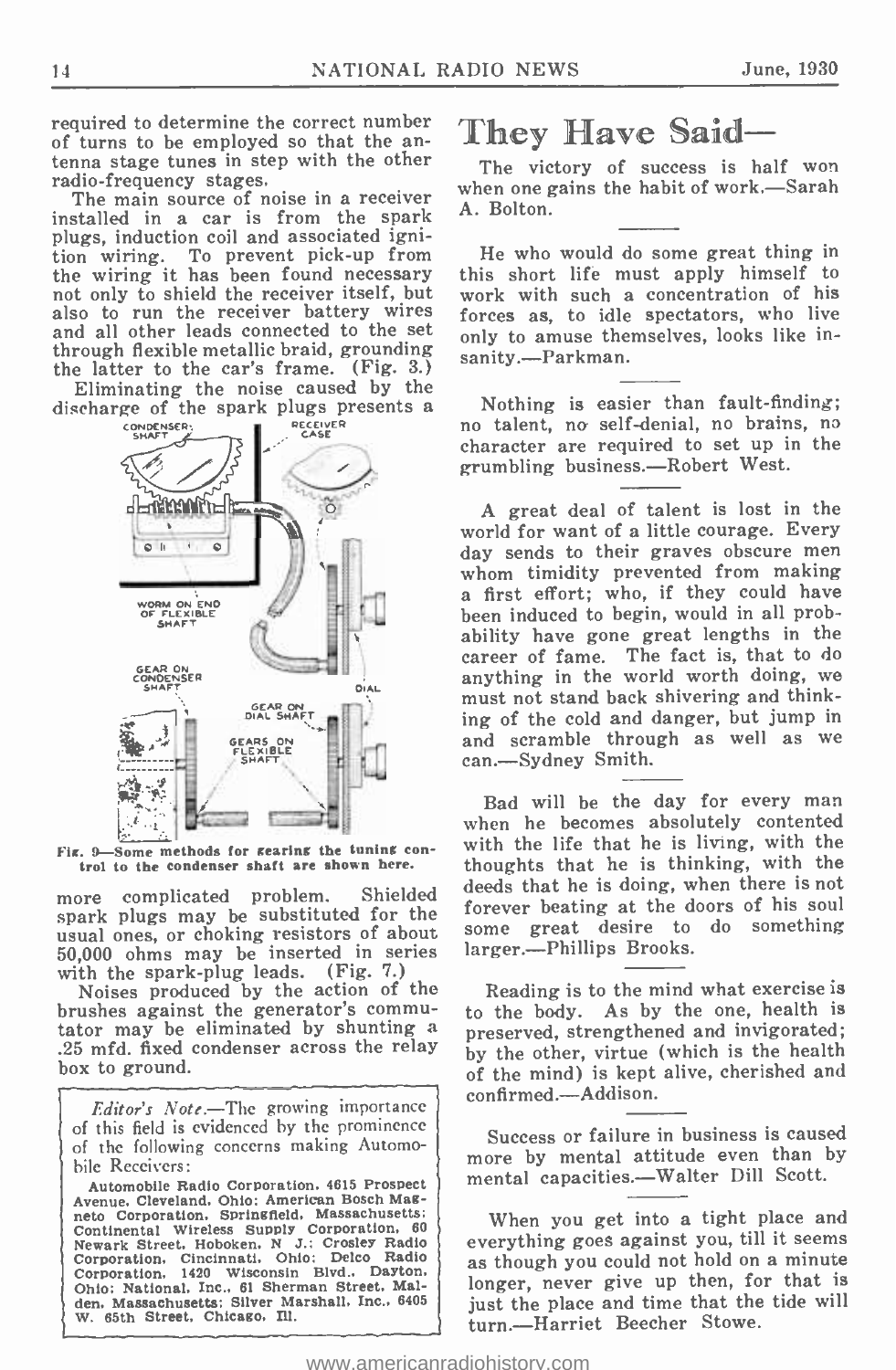

#### N. R. I. AT R. M. A. SHOW

N. R. I. will be represented at the 1930 Radio Manufacturers Association Show at Atlantic City, June 2 -6, by Mr. Joseph Kaufman, Chief of the Consulting Department.

Mr. Kaufman will make a thorough sourse for what I have already learned about study of Radio problems for the coming with such a bunch of sood fellows. I turn down season as well as of the new equipment work every day beca forthcoming issue of the News will carry a complete account of his findings at the R. M. A. Show. Watch for this article  $\longrightarrow$  "Last week I made \$18.00 in about 15 hours out it will contain important data for every of the week. I charge from \$1.50 to \$2.50 per it will contain important data for every Radio man.<br>N. R. I. SERVICE MANUAL.

## (Continued from page 10)

(Continued from page 10)  $N$ . E., Seattle, Washington.<br>to determine the efficiency of condensers.<br>The apparatus consists merely of an at- "You will be interested to know that I have ac-The apparatus consists merely of an attachment cord, 110 -volt 25 -watt lamp and socket, and two test leads. Connect as follows:

1. One conductor of attachment cord<br>lown socket to lamp socket.

to one test lead.

3. Other test lead to other terminal of  $\frac{1}{n}$  seconds. Pennal lamp socket.

Plug the attachment cord into a 110-<br>volt outlet and insert the bulb into the<br>lamp socket.

a. When the two test leads are touched together the lamp will burn at full brilliancy.

the terminals of a large condenser (such as 2 Microfarads) the bulb will glow, its brilliance dependent on the size of the condenser.<br>c. On a small condenser (.002 micro-

farads) the lamp will not glow at all.

d. The bulb will burn at full brilliancy if the condenser is shorted.

This test applies 110 volts to the con-<br>denser and will detect condensers which "I just do Radio work in my spare time now,<br>might broak down in use but would not but I'll tackle any screen grid receiver right now might break down in use but would not but I'll tackle any screen srid receiver risht now be detected by an ordinary continuity test using a 4% -volt "C" battery.

## Bushels of Letters

#### Show N. R. I. Men Cashing In. Here Are a Few.

"I made \$150.00 selling and repairing receivers since I mailed the last lesson. I promised to cut out some of my servicing and get more lessons. but I saw a chance to make some money and just couldn't pass it up. I have made the cost of my course several times over. I did so much Radio work in spare time I could not find time to get my lessons In fast enough." Carl D. Magum. 611 Spruce Ave.. Kansas City. Mo.

"I am praising the course every day for all it has done for me. I threw my money -back agreement in the fire the second week after I started." S. E. Bost, 112 48th St., Wylam. Alabama.

"I have worked at Servicing for about seven months and during that time I earned about \$2.200.00." John Wippick. 121 Fern St.. Darby, Penna.

"I wouldn't take ten times the cost of the whole course for what I have already learned about Radio. It is worth the cost just to be associated work every day because I feel like It is more im-portant to keep up with the lessons." Jack W. Allen. 1004 Hale St. (P. O. Box 221). W. Dur-ham. N. C.

"Last week I made 848.00 in about 15 hours out of the week. I charge from 81.50 to \$2.50 per hour. I have lined up two dealers who give me all of their repair and service work. If it were not for you. I would still be digging ditches. When I enrolled it was my starting step to a<br>When I enrolled it was my starting step to a<br>better job." Herbert J. Sainsbury, 4144 10th Ave..<br>N. E., Seattle, Washington.

cepted a job as Service Man for Montgomery Ward & Co. Have taken care of a number of calls this week and have them all running O. K." Fred J. Dubuque. 19 Church Street, Oswego. N. Y.

iamp socket.<br>2. One conductor of attachment cord comes my way. I have every right to be con-"I gave out 15 cards and as a result have 9 repair jobs. I can tackle any Radio job that comes my way. I have every right to be con- fident because I am getting the best Radio training possible." William Orr. 343 S. Main Ave., Scranton, Penna.

> "I have been doing Radio Servicing and I have done fine. I am just working on my 20th lesson<br>now and have already earned \$113.80. I have<br>been enrolled with you only two and one-half<br>months." Ernest M. Zimmerman, 980 No. Water months." Ernest M. Zimmerman. 980 No. Water<br>Street, Decatur. Illinois.

b. When the two leads are touched to "It seems that Aladdin rubbed his maxic jamp for me. Your Course has opened up a new world of mysteries. I feel as proud when I send in <sup>a</sup> lesson as If I were banking money." S. H. John- son. 406 O'Connor Ave., Charleston, W. Va.

> "I think the N. R. I. course can't be beat. All the students that I've talked to who have made a success in Radio seem to be N. R. I. trained. An N. R. I. man is always popular with set owners." Blaney B. may. 601 Columbia Ave.. Elgin. Illinois.

"I just do Radio work in my spare time now. but I'll tackle any screen grid receiver right now and guarantee results. I have earned the price of my course over many times." R. A. Reel. Houton. Iowa.